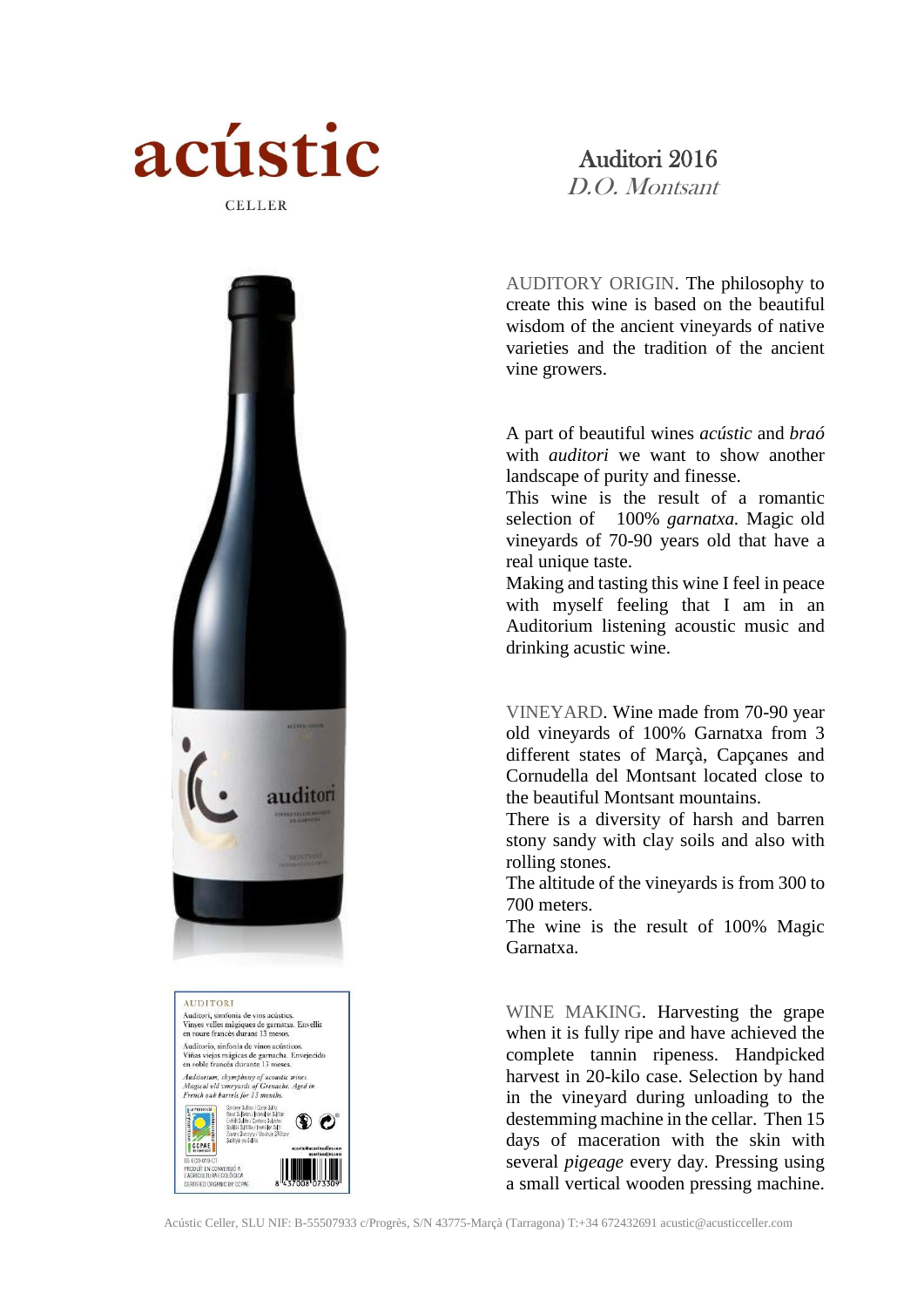After pressing the wine is racked with its lees to the barrels which are in the underground old tanks to start the malolactic fermentation. Aged during 12 months in 1 year old low toasted French oak barrels. No fining neither filtering to keep the natural expressivity of the wine.

IDENTITY. Natural label where you can see something like an auditorium (amphitheater) looking to the deep space feeling in spiritual balanced… depending on the acoustic feeling of oneself.

TASTING NOTES. Spiritual balanced, it offers copious floral cassis and blueberry fruit on the nose with fine delineation and purity, a bouquet that goes out to seduce. The palate is full-bodied, with a touch of burnt toast on the edgy entry, followed by a wave of earthy, black fruit that lacquers the mouth with superb mineral. Magic silky tannins. Nectar of fruitiness. The finish is off dry with firm grip and a saline touch on the aftertaste.

## **Organic Wine.**

AWARDS.

Auditori 2016 ORGANIC WINE: 92 / 100 points "Guía Peñín 2019" 93 / 100 points "Guía Peñín 2020" 94 / 100 points Guía de Vinos Gourmets 2019 Gold Medal Challenge Millésime Bio 2019 Gold Medal Grenaches du Monde 2019 93 / 100 points, Gold Medal Gilbert & Gaillard 2019 94,5/ 100 points AkataVino Awards CIVAS 2019 Gold medal 9,51 / 10 points La Guía de Vins de Catalunya 2020 Auditori 2015: 93 / 100 points "Guía Peñín 2019". 94 / 100 points "Guía Peñín 2018".

94 / 100 points Andreas Larsson 2018 94 / 100 points Gilbert & Gaillard 2018 91 / 100 points Mi Vino magazine February 2019 90 / 100 points James Suckling Tasting 2018

Auditori 2014:

94 / 100 points "Guía Peñín 2019".

94 / 100 points "Guía Peñín 2018".

94 / 100 points "Guía Peñín 2017".

91 / 100 points "Guía Peñín 2020".

94 / 100 points Gold Medal. AkataVinos 2017.

92 / 100 points Andreas Larsson

94 / 100 points Weinwiertschaft

**96 / 100 points Decanter Magazine, the best Grenache in world 2018**

Auditori 2013:

94 / 100 points Wine Advocate 2015 (Robert Parker). 93 / 100 points French Wine Guide "Gilbert&Gaillard". July 2015. 92 / 100 points "Guía Peñín 2016". Gold Medal of Gilbert&Gaillard 2016 obtained 96 / 100 points. 93 / 100 points Wine Advocate 2016 (Robert Parker) 93 / 100 points of the Wine Spectator Magazine, October 2016. 96 / 100 points French Wine Guide "Gilbert&Gaillard". October 2016. 93 / 100 points "Guía Peñín 2017". 91 / 100 points Gourmets Wines Guide 2017 90 / 100 points by Andreas Larsson Auditori 2011: 18,5 / 20 points by Jancis Robinson 2014, the highest score for a wine with DO Montsant. 92 / 100 points Robert Parker 2014. 92 / 100 points Stephen Tanzer's International Wine Cellar, 2014. 93 / 100 points "Guía Peñín 2015". 92 / 100 points "Guía Peñín 2014". 93 / 100 points Guía Gourmets 2014. 92 / 100 points Guia Proensa 2015.